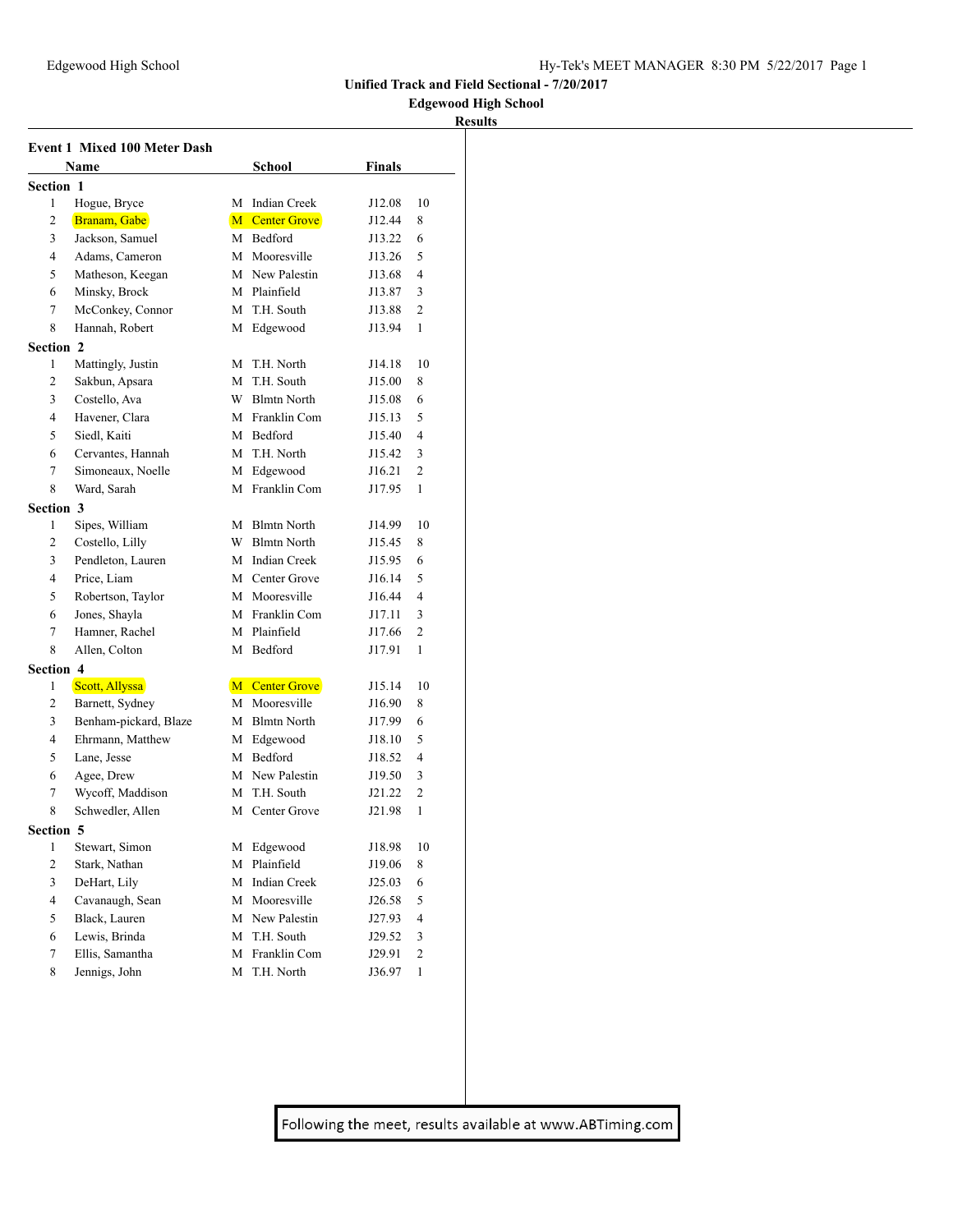## **Edgewood High School**

### **Results**

|                         | <b>Event 2 Mixed 400 Meter Dash</b> |   |                     |          |                |
|-------------------------|-------------------------------------|---|---------------------|----------|----------------|
|                         | Name                                |   | <b>School</b>       | Finals   |                |
| Section 1               |                                     |   |                     |          |                |
| 1                       | Hunt, Brandon                       | M | <b>Blmtn North</b>  | J57.99   | 10             |
| 2                       | Heckman, Austin                     | М | Edgewood            | J58.09   | 8              |
| 3                       | Lee, Ray                            |   | M Bedford           | J59.99   | 6              |
| 4                       | Rogers, Jonathan                    |   | M T.H. North        | J1:02.34 | 5              |
| 5                       | Reese, Trevor                       |   | M Franklin Com      | J1:02.65 | 4              |
| 6                       | Rockey, Jacob                       |   | M Franklin Com      | J1:03.42 | 3              |
| 7                       | Love, Garrett                       |   | M Edgewood          | J1:06.06 | $\overline{c}$ |
| Section 2               |                                     |   |                     |          |                |
| 1                       | Chamberlin, Neko                    | M | T.H. South          | J1:01.27 | 10             |
| 2                       | Dillion, Douglas                    | М | T.H. South          | J1:03.07 | 8              |
| 3                       | Smith, Cooper                       | М | Bedford             | J1:03.18 | 6              |
| 4                       | Minsky, Brock                       | М | Plainfield          | J1:03.66 | 5              |
| 5                       | Hensley, Kristopher                 | М | Bedford             | J1:04.50 | 4              |
| 6                       | Pugh, Zach                          | M | <b>Indian Creek</b> | J1:05.72 | 3              |
| 7                       | Ross, Shinem                        |   | M Blmtn North       | J1:05.82 | $\overline{c}$ |
| Section 3               |                                     |   |                     |          |                |
| 1                       | Huber, Drake                        |   | M Bedford           | J1:04.75 | 10             |
| 2                       | McKinney, Levi                      |   | M New Palestin      | J1:06.48 | 8              |
| 3                       | Kennedy, Jacob                      | М | T.H. North          | J1:11.49 | 6              |
| 4                       | Bull, Joseph                        | M | <b>Blmtn North</b>  | J1:11.82 | 5              |
| 5                       | Schulz, Kendyll                     | M | <b>Blmtn North</b>  | J1:13.09 | 4              |
| 6                       | Glidden, Eric                       | М | Edgewood            | J1:15.18 | 3              |
| <b>Section 4</b>        |                                     |   |                     |          |                |
| 1                       | Johnson, Tyreek                     | М | T.H. South          | J1:07.98 | 10             |
| 2                       | Francis, Caleb                      |   | M Center Grove      | J1:12.43 | 8              |
| 3                       | Theiser, Sam                        |   | M Mooresville       | J1:13.80 | 6              |
| 4                       | Stastik, Logan                      |   | M Center Grove      | J1:13.90 | 5              |
| 5                       | Demchak, Margaret                   |   | M T.H. North        | J1:15.33 | 4              |
| 6                       | Hamner, Rachel                      | М | Plainfield          | J1:18.58 | 3              |
| <b>Section 5</b>        |                                     |   |                     |          |                |
| 1                       | Storm, Kylie                        |   | M Center Grove      | J1:18.61 | 10             |
| 2                       | Evans, Aronnel                      | M | T.H. South          | J1:23.31 | 8              |
| 3                       | Fehrenbach, Vanessa                 | М | Edgewood            | J1:23.38 | 6              |
| $\overline{4}$          | Smith, Ivan                         | М | Franklin Com        | J1:29.13 | 5              |
| 5                       | Long, Dylan                         | М | Mooresville         | J1:35.46 | 4              |
| 6                       | Dunn, Amelia                        | М | New Palestin        | J1:37.99 | 3              |
| Section 6               |                                     |   |                     |          |                |
| 1                       | Hall, Matthew                       | М | <b>Indian Creek</b> | J1:28.98 | 10             |
| $\overline{c}$          | Vearo, Britany                      | M | T.H. North          | J1:38.41 | 8              |
| 3                       | Stark, Nathan                       | М | Plainfield          | J1:42.59 | 6              |
| $\overline{\mathbf{4}}$ | Smith, Sean                         | М | New Palestin        | J1:46.90 | 5              |
| 5                       | Abbott, Jack                        | М | Center Grove        | J2:04.42 | 4              |
| 6                       | York, Eulis                         | М | Franklin Com        | J3:00.49 | 3              |
|                         |                                     |   |                     |          |                |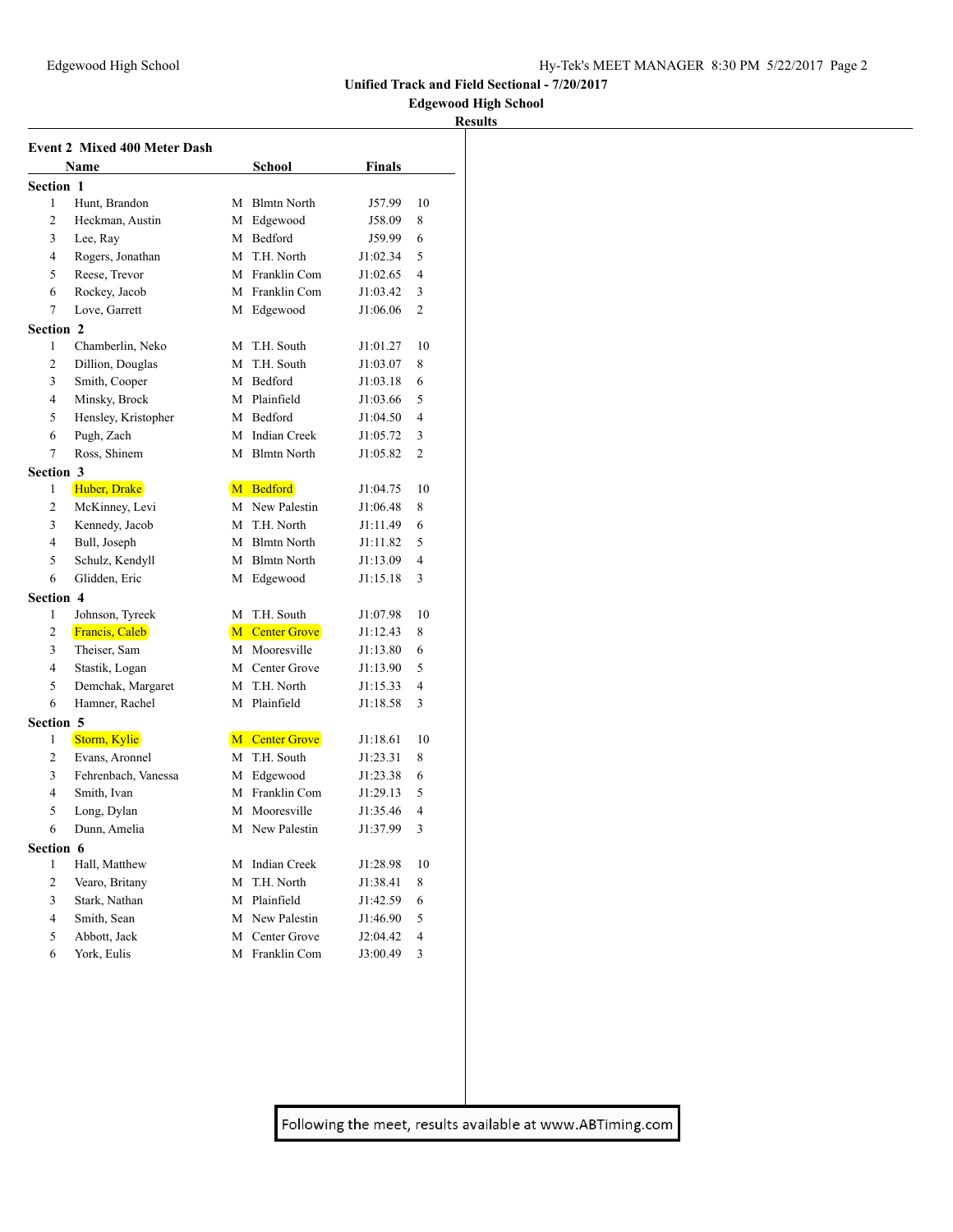## **Edgewood High School**

# **Results**

|           | <b>Event 3 Mixed 4x100 Meter Relay</b> |                      |                          |
|-----------|----------------------------------------|----------------------|--------------------------|
|           | <b>Team</b>                            | Relay                | <b>Finals</b>            |
| Section 1 |                                        |                      |                          |
| 1         | Bedford                                | $\mathbf{A}$         | J49.67<br>10             |
|           | 1) Becker, Alex                        | 2) Branham, Gavin    |                          |
|           | 3) Cline, Hunter                       | 4) East, Jaden       |                          |
| 2         | Mooresville                            | A                    | J56.48<br>8              |
|           | 1) Adams, Cameron                      | 2) Barrett, Kye      |                          |
|           | 3) Vandervort, Kyle                    | 4) Wallman, Jake     |                          |
| 3         | Center Grove                           | А                    | J56.84<br>6              |
|           | 1) Branam, Gabe                        | 2) Francis, Caleb    |                          |
|           | 3) Perry, Megan                        | 4) Schembra, Santina |                          |
| 4         | T.H. North                             | A                    | J58.29<br>5              |
|           | 1) Cervantes, Hannah                   | 2) Hendricks, Brody  |                          |
|           | 3) Herb, Levi                          | 4) Kennedy, Jacob    |                          |
| 5         | T.H. South                             | A                    | J59.46<br>$\overline{4}$ |
|           | 1) Chamberlin, Brandon                 | 2) Chamberlin, Neko  |                          |
|           | 3) Evans, Aronnel                      | 4) Haviland, Peyton  |                          |
| Section 2 |                                        |                      |                          |
| 1         | Edgewood                               | A                    | J1:01.37<br>10           |
|           | 1) Anderson, Chelbie                   | 2) Casazza, Ryan     |                          |
|           | 3) Ehrmann, Matthew                    | 4) Fletcher, Drew    |                          |
| 2         | <b>Bloomington North</b>               | A                    | J1:01.63<br>8            |
|           | 1) Bull, Joseph                        | 2) Hunt, Brandon     |                          |
|           | 3) Pickard, Cassidy                    | 4) White, Jillian    |                          |
| 3         | Franklin Community                     | A                    | J1:06.61<br>6            |
|           | 1) Finley, Andrew                      | 2) Havener, Clara    |                          |
|           | 3) Jones, Shayla                       | 4) Newton, Nathan    |                          |
| 4         | <b>Indian Creek</b>                    | A                    | J1:18.75<br>5            |
|           | 1) DeHart, Lily                        | 2) Payton, Jeremiah  |                          |
|           | 3) Pendleton, Lauren                   | 4) Pugh, Zach        |                          |
| 5         | New Palestine                          | A                    | J1:20.38<br>4            |
|           | 1) Black, Lauren                       | 2) Dunn, Amelia      |                          |
|           | 3) McKinney, Logan                     | 4) Rose, Hannah      |                          |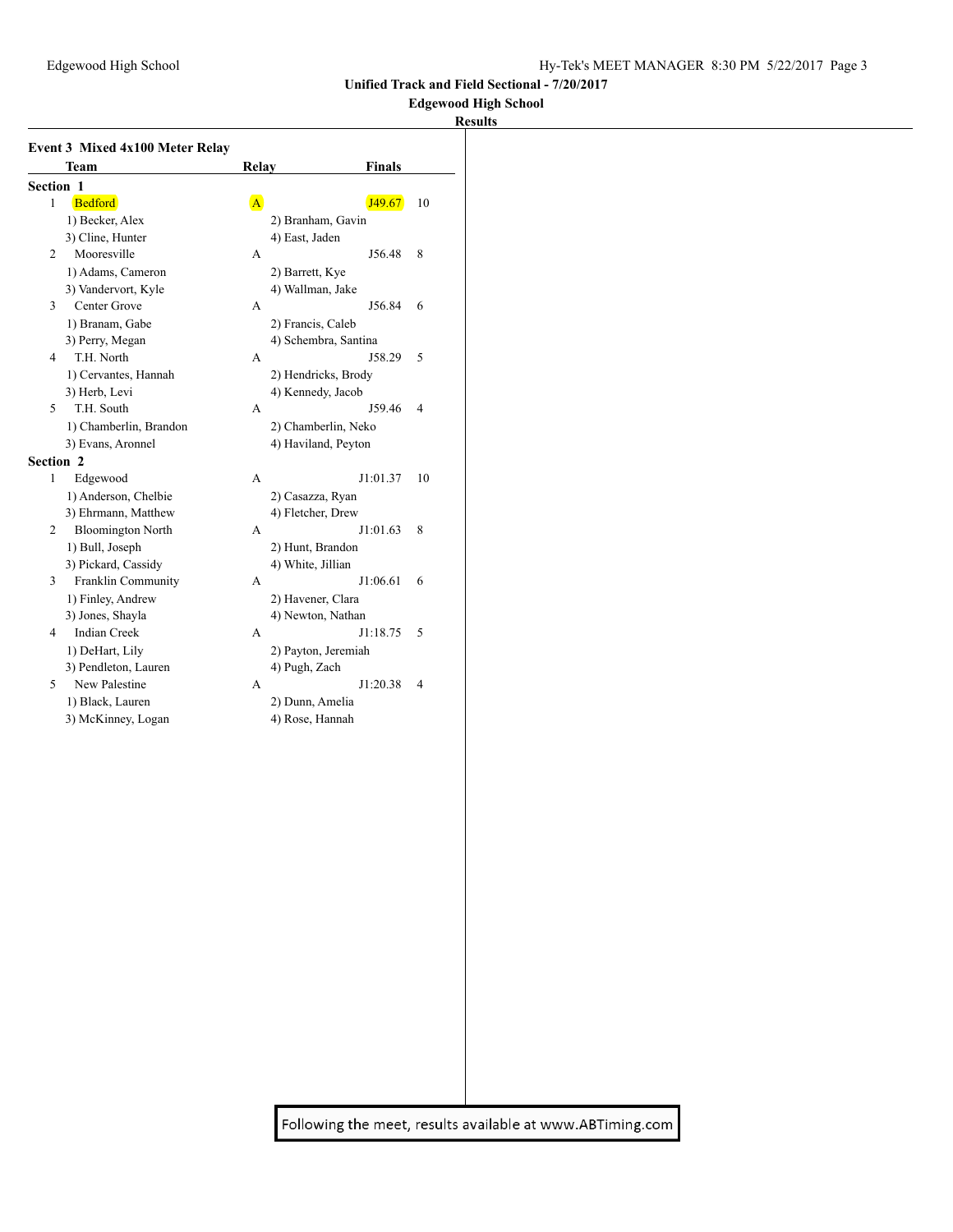## **Edgewood High School**

### **Results**

|                          | <b>Event 4 Mixed Long Jump</b> |   |                     |               |                          |
|--------------------------|--------------------------------|---|---------------------|---------------|--------------------------|
|                          | Name                           |   | <b>School</b>       | <b>Finals</b> |                          |
| Flight 1                 |                                |   |                     |               |                          |
| $\vert$                  | Branham, Gavin                 |   | M Bedford           | J18-04.00     | 10                       |
| $\mathfrak{2}$           | Fletcher, Drew                 | М | Edgewood            | J17-02.00     | 8                        |
| 3                        | Herb, Levi                     | М | T.H. North          | J16-06.00     | 6                        |
| 4                        | Hogue, Bryce                   | М | <b>Indian Creek</b> | J16-02.00     | 5                        |
| 5                        | Barrett, Kye                   | M | Mooresville         | J15-07.00     | 4                        |
| 6                        | Rockey, Jacob                  | М | Franklin Com        | J15-06.00     | 3                        |
| 7                        | Diaz, Jacob                    | М | Franklin Com        | J15-05.00     | 2                        |
| Flight 2                 |                                |   |                     |               |                          |
| 1                        | Schultz, Benton                |   | M Blmtn North       | J15-04.00     | 10                       |
| 2                        | McConkey, Connor               | М | T.H. South          | J15-02.00     | 8                        |
| 3                        | Ross, Shinem                   |   | M Blmtn North       | J14-09.00     | 6                        |
| 4                        | McKinney, Levi                 |   | M New Palestin      | J13-05.00     | 5                        |
| 5                        | Crane, Gage                    |   | M Bedford           | J12-08.00     | 4                        |
| 6                        | Shockney, Melea                | М | Edgewood            | J12-03.00     | 3                        |
| 7                        | White, Jillian                 | М | <b>Blmtn North</b>  | J11-10.00     | $\mathfrak{2}$           |
| Flight 3                 |                                |   |                     |               |                          |
| 1                        | Schembra, Santina              |   | M Center Grove      | $J12 - 05.00$ | 10                       |
| 2                        | Stastik, Logan                 |   | M Center Grove      | $J11 - 11.00$ | 8                        |
| 3                        | Scott, Allyssa                 |   | M Center Grove      | J11-10.00     | 6                        |
| 4                        | Daugherty, Emily               | М | Bedford             | J11-05.00     | 5                        |
| 5                        | Dillion, Lanaee                | M | T.H. South          | J10-10.00     | $\overline{4}$           |
| 6                        | Keller, Terry                  | М | Edgewood            | J10-09.00     | 3                        |
| 7                        | Wright, Thomas                 | М | T.H. North          | J10-04.00     | 2                        |
| Flight 4                 |                                |   |                     |               |                          |
| 1                        | Mattingly, Justin              | М | T.H. North          | J10-07.00     | 10                       |
| $\mathfrak{2}$           | Vandervort, Kyle               | М | Mooresville         | J10-02.00     | 8                        |
| 3                        | Warriner, Carly                | М | Indian Creek        | J9-02.00      | 6                        |
| 4                        | Farb, Karson                   | M | Mooresville         | J8-02.00      | 5                        |
| 5                        | Benham-pickard, Blaze          | M | <b>Blmtn North</b>  | J5-05.00      | 4                        |
| 6                        | Smith, Ivan                    | M | Franklin Com        | J5-01.00      | 3                        |
| Flight 5                 |                                |   |                     |               |                          |
| 1                        | Smith, Sean                    |   | M New Palestin      | J8-03.00      | 10                       |
| 2                        | Wycoff, Maddison               | М | T.H. South          | J7-04.00      | 8                        |
| 3                        | Agee, Drew                     |   | M New Palestin      | J6-06.00      | 6                        |
| 4                        | Payton, Jeremiah               |   | M Indian Creek      | J6-05.00      | 5                        |
| 5                        | Stewart, Simon                 |   | M Edgewood          | $J6-02.50$    | $\overline{\mathcal{L}}$ |
| 6                        | Standifer, Haley               |   | M Bedford           | J5-11.00      | 3                        |
| Flight 6                 |                                |   |                     |               |                          |
| 1                        | Jennigs, John                  | М | T.H. North          | J9-00.00      | 10                       |
| $\mathfrak{2}$           | Haviland, Peyton               | М | T.H. South          | $J7-04.50$    | 8                        |
| 3                        | Boller, Makayla                | М | Mooresville         | $J1-11.00$    | 6                        |
| $\overline{\mathcal{L}}$ | Johnson, Jarrett               | М | Plainfield          | J1-09.00      | 5                        |
| 5                        | Ellis, Samantha                | М | Franklin Com        | $J1-03.50$    | $\overline{\mathcal{L}}$ |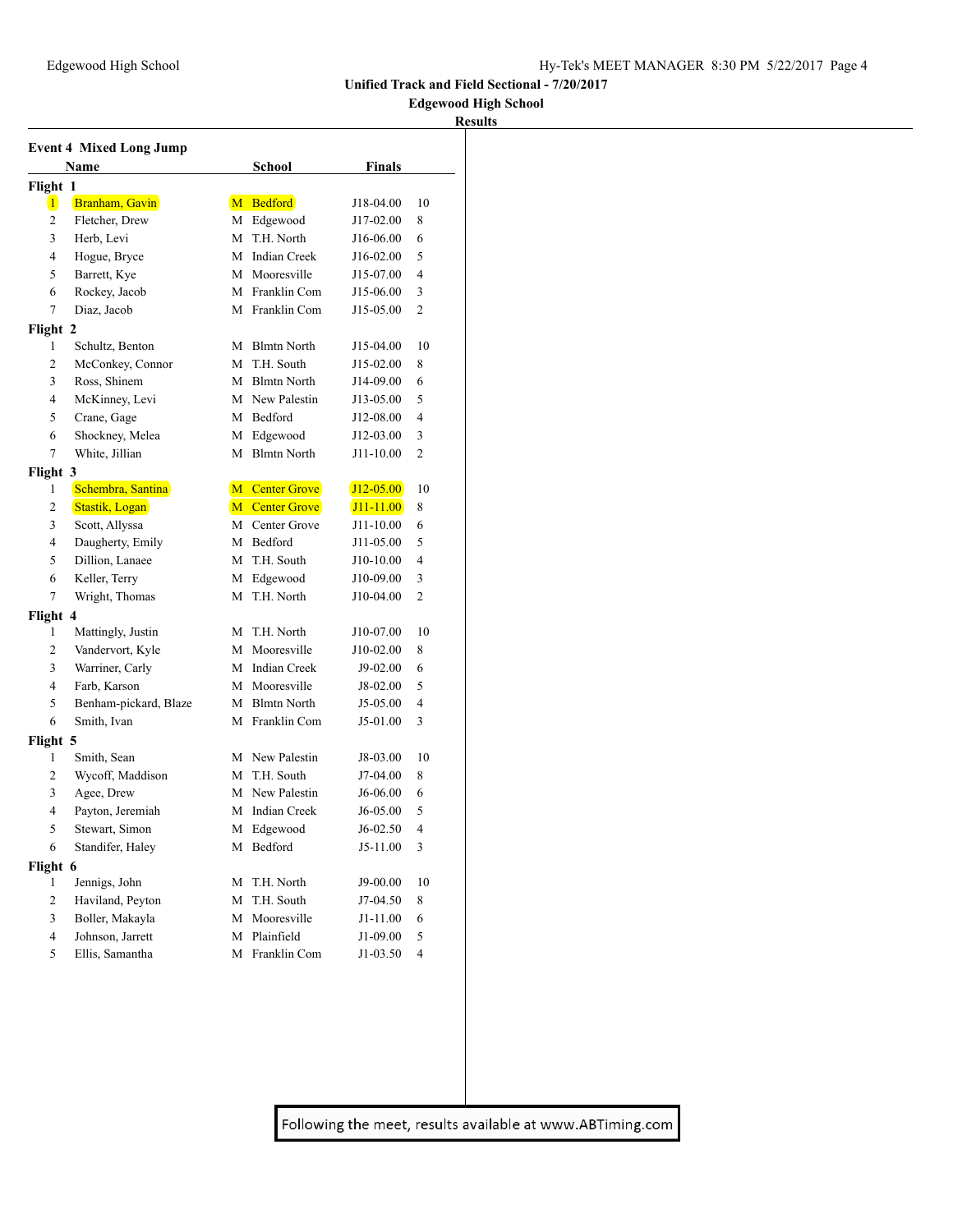## **Edgewood High School**

### **Results**

|                         | <b>Event 5 Mixed Shot Put</b> |   |                |               |                |
|-------------------------|-------------------------------|---|----------------|---------------|----------------|
|                         | Name                          |   | <b>School</b>  | <b>Finals</b> |                |
| Flight 1                |                               |   |                |               |                |
| 1                       | Chamberlin, Brandon           |   | M T.H. South   | J49-05.50     | 10             |
| $\overline{2}$          | Jackson, Samuel               |   | M Bedford      | J44-08.00     | 8              |
| 3                       | Meyer, Austin                 |   | M Indian Creek | J40-01.50     | 6              |
| 4                       | Tezer, Deniz                  |   | M Blmtn North  | J39-04.00     | 5              |
| 5                       | Crane, Gage                   |   | M Bedford      | J38-07.00     | $\overline{4}$ |
| 6                       | Rogers, Jonathan              |   | M T.H. North   | J38-01.50     | 3              |
| 7                       | Wallman, Jake                 |   | M Mooresville  | J37-07.50     | $\overline{c}$ |
| Flight 2                |                               |   |                |               |                |
| 1                       | Wisnasky, Quenton             |   | M T.H. South   | J36-06.50     | 10             |
| $\overline{c}$          | Fierst-garcia, Pablo          |   | M Blmtn North  | J35-00.50     | 8              |
| 3                       | Heckman, Austin               |   | M Edgewood     | J34-08.00     | 6              |
| 4                       | Newton, Nathan                |   | M Franklin Com | J32-10.50     | 5              |
| 5                       | McKinney, Logan               |   | M New Palestin | J32-00.00     | $\overline{4}$ |
| 6                       | Staub, Micah                  |   | M T.H. North   | J27-09.00     | 3              |
| Flight <mark>3</mark>   |                               |   |                |               |                |
| $\vert 1 \vert$         | Sipes, Ethan                  |   | M Bedford      | J33-08.00     | 10             |
| 2                       | Addison, Zachary              |   | M Franklin Com | J32-08.00     | 8              |
| 3                       | Matheson, Keegan              |   | M New Palestin | J28-03.50     | 6              |
| 4                       | Sipes, William                |   | M Blmtn North  | J27-09.00     | 5              |
| 5                       | Price, Liam                   |   | M Center Grove | J24-08.00     | $\overline{4}$ |
| 6                       | Finley, Andrew                |   | M Franklin Com | J22-00.00     | 3              |
| Flight 4                |                               |   |                |               |                |
| 1                       | Alexander, Mackenzi           |   | M Edgewood     | J23-00.50     | 10             |
| $\overline{c}$          | Flynn, Chance                 |   | M Blmtn North  | J22-03.00     | 8              |
| 3                       | Casazza, Ryan                 |   | M Edgewood     | J22-02.00     | 6              |
| 4                       | Pigg, Jalen                   |   | M Bedford      | J21-04.00     | 5              |
| 5                       | Brydges, Shereed              |   | M Mooresville  | J18-11.50     | $\overline{4}$ |
| 6                       | York, Eulis                   |   | M Franklin Com | J17-11.00     | 3              |
| Flight 5                |                               |   |                |               |                |
| 1                       | Tunn, Anna                    |   | M Center Grove | J18-00.00     | 10             |
| 2                       | Johnson, Jarrett              |   | M Plainfield   | J16-04.00     | 8              |
| 3                       | Hall, Matthew                 |   | M Indian Creek | J14-08.00     | 6              |
| 4                       | Vearo, Britany                |   | M T.H. North   | J14-04.00     | 5              |
| 5                       | Long, Dylan                   |   | M Mooresville  | J13-05.00     | $\overline{4}$ |
| 6                       | Settle, Wes                   |   | M Edgewood     | J12-02.00     | 3              |
| Flight 6                |                               |   |                |               |                |
| 1                       | Baker, Bri                    |   | M T.H. South   | J9-10.00      | 10             |
| $\overline{c}$          | Covey, Kayla                  |   | M Mooresville  | J8-07.00      | 8              |
| 3                       | O'Brien, Carrie               | M | New Palestin   | J6-07.50      | 6              |
| $\overline{\mathbf{4}}$ | Etter, Grace                  |   | M Center Grove | $J6-06.50$    | 5              |
|                         |                               |   |                |               |                |